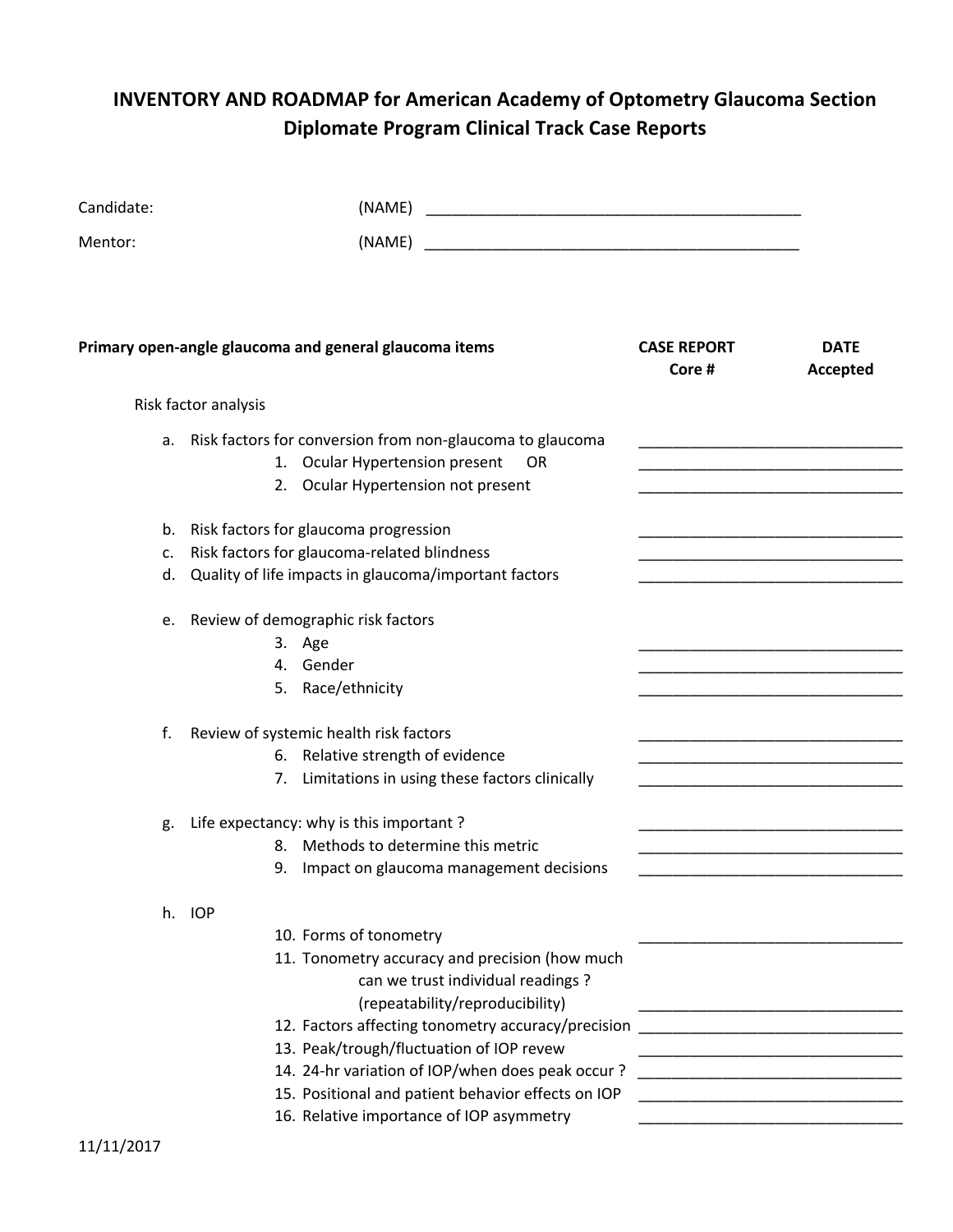- i. Gonioscopy
	- 17. Techniques of gonioscopy
	- 18. How does compression aid evaluation ?
	- 19. Indications/Frequency of testing
	- 20. Important/critical findings
	- 21. Adjunct role of UBM and AS-OCT
- j. Visual field testing: every case needs detailed description of visual field testing for that case but extensive discussion on each topic below only need occur in one of the case reports
	- 22. Types of VF testing/strategies
	- 23. Strengths/limitations of VF testing
	- 24. Interpretation of visual fields
	- 25. Role of 10-2 VF testing in glaucoma
	- 26. Identifying glaucomatous VF loss
		- (vs. no loss vs other forms of VF loss)
	- 27. Issues associated with frequency of testing
	- 28. Identifying presence & rate of glaucomatous VF progression
- k. Optic nerve evaluation: every case needs detailed description but only one case needs to go into extensive detail about the specific topics below
	- \*Types/strengths/limitations of structural testing/strategies
		- i. Clinical optic nerve evaluation
			- 29. Types of clinical optic nerve abnormalities
			- 30. Methods to identify abnormalities
			- 31. Intra- and inter-observer variability
			- 32. Role of disc size in assessing optic
				- nerve health
				- a. Discrepancy between clinical estimates and SD-OCT microstructural estimates of disc size
				- b. Disc hemorrhage: characteristics/ relationship to disease
				- c. Role of peripapillary atrophy
				- d. Current knowledge of optic nerve biomechanics and evolution of glaucomatous optic neuropathy **EXECUTE:**  $\frac{1}{2}$
				- e. Changes in optic nerve morphology
					- with progressive glaucoma
		- ii. High-tech imaging of the optic nerve: strengths/limitations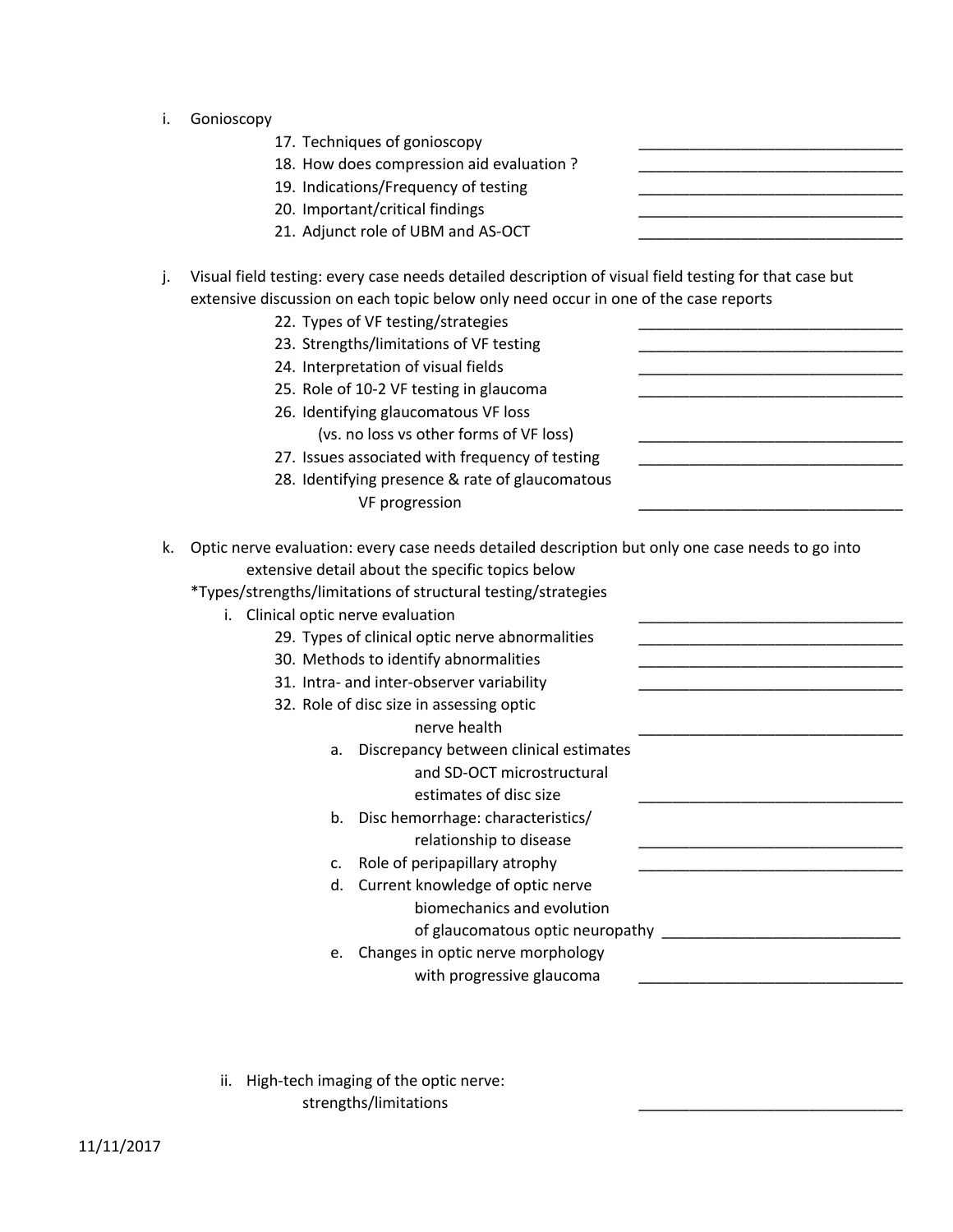| f.<br>Artifacts: causes/remedies                       |                                            |
|--------------------------------------------------------|--------------------------------------------|
| False positives/false negatives<br>g.                  |                                            |
| Strategies to measure optic nerve<br>h.                |                                            |
| parameters including rim width                         | <u> 2000 - Jan James James Alexander (</u> |
| Patterns of RNFL damage<br>i.                          |                                            |
| Micro-anatomy of peripapillary atrophy<br>j.           |                                            |
| on OCT/OCT-A                                           |                                            |
| 33. High tech imaging of the retinal nerve fiber layer |                                            |
| a. Artifacts: causes/remedies                          |                                            |
| False positives/false negatives<br>b.                  |                                            |
| <b>Strategies to measure RNFL</b><br>c.                |                                            |
| Role of asymmetry<br>d.                                |                                            |
| How to evaluate/interpret longitudinal<br>e.           |                                            |
| change in RNFL                                         |                                            |
| 34. High-tech imaging of the macula                    |                                            |
| Strategies for using macular thickness<br>а.           |                                            |
| for glaucoma                                           |                                            |
| Strengths/limitations of macular<br>b.                 |                                            |
| structure for glaucoma                                 |                                            |
| Diagnostic capability<br>i.                            |                                            |
| Reproducibility<br>ii.                                 |                                            |
| Effects of retinal/macular<br>iii.                     |                                            |
| disease on scans                                       |                                            |
| 35. Correlation of structure/function and              |                                            |
| structure/structure                                    |                                            |
| Clinical confidence linked to<br>a.                    |                                            |
| correspondence                                         |                                            |
| Frequency of discordance<br>b.                         |                                            |
| Sources of discordance<br>c.                           |                                            |
| Implications of discordance<br>d.                      |                                            |
| 36. Issues associated with frequency of testing        |                                            |
| 37. Identifying presence and rate of glaucomatous      |                                            |
| structural progression                                 |                                            |
| 38. How does age affect structure over time            |                                            |
|                                                        |                                            |
|                                                        |                                            |
| Treatment<br>I.                                        |                                            |
| 39. When to treat                                      |                                            |
| 40. Considerations for observation vs. treatment       |                                            |
| 41. How to initiate or advance glaucoma treatment      |                                            |
| 42. Considerations regarding treatment choices         |                                            |
| 43. Medical agents                                     |                                            |
| Benefits/side effects/contraindications<br>a.          |                                            |
| Mechanisms<br>b.                                       |                                            |
| Indications<br>c.                                      |                                            |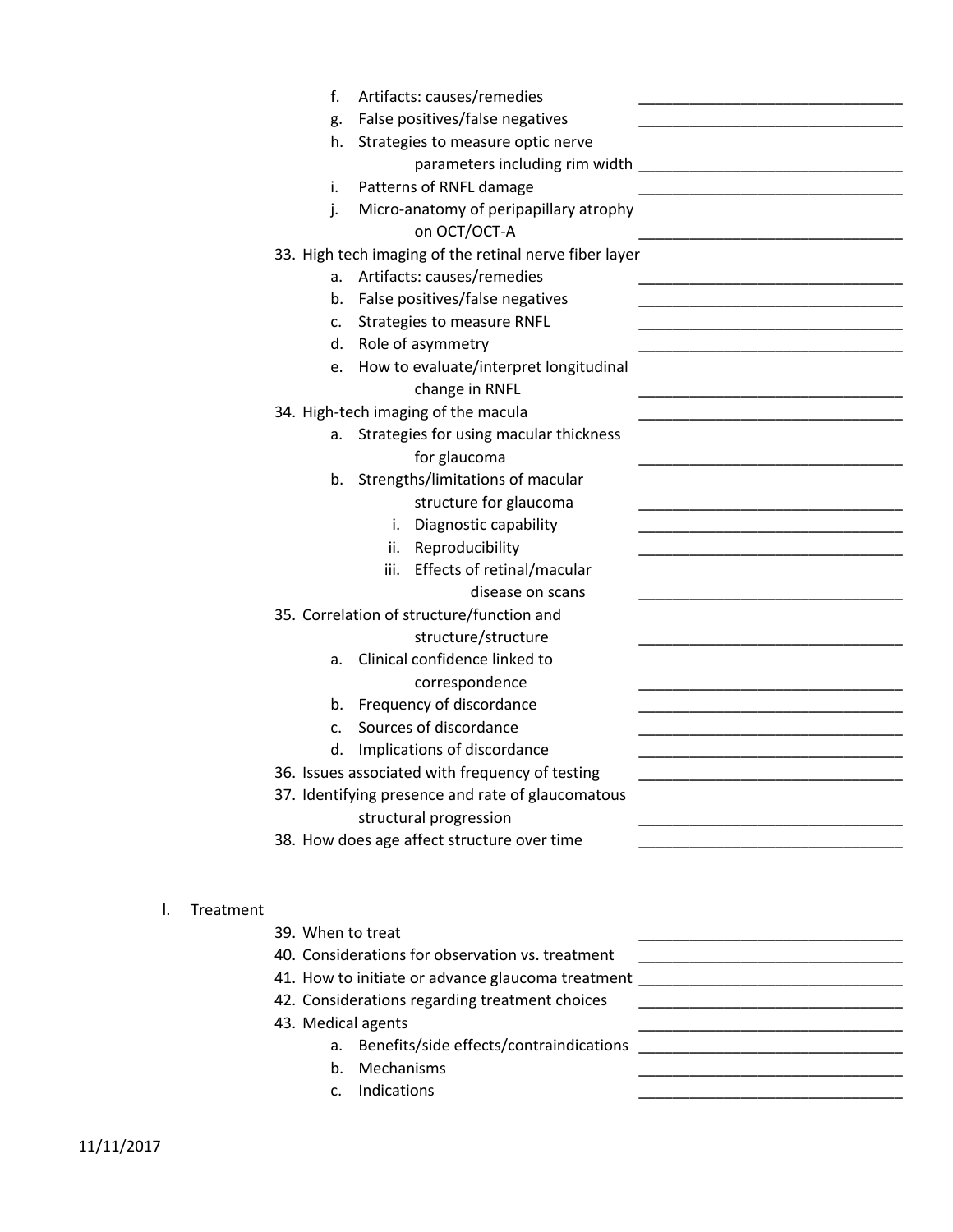|    | d. Issues related to adherence/persistence/<br>ability to successfully instill drops<br>into eyes                                                                                                                                                                                           |  |
|----|---------------------------------------------------------------------------------------------------------------------------------------------------------------------------------------------------------------------------------------------------------------------------------------------|--|
| e. | Comorbidities associated with treatment                                                                                                                                                                                                                                                     |  |
| f. | Laser trabeculoplasty                                                                                                                                                                                                                                                                       |  |
|    | <b>Types</b><br>İ.                                                                                                                                                                                                                                                                          |  |
|    | ii.<br>Mechanisms                                                                                                                                                                                                                                                                           |  |
|    | iii.<br>Indications                                                                                                                                                                                                                                                                         |  |
| g. | Invasive surgical options                                                                                                                                                                                                                                                                   |  |
|    | Trabeculecomy vs. tube shunt                                                                                                                                                                                                                                                                |  |
|    | <b>MIGS options</b><br>ii.                                                                                                                                                                                                                                                                  |  |
|    | m. Staging of disease: what methods are available to stage disease<br>iii. Advantages and disadvantages of various systems<br>iv. How does disease stage impact glaucoma<br>decision-making<br>v. Are there discrepancies between ICD-10 staging codes<br>and clinical assessment of stage? |  |

### **ADDITIONAL FACTORS TO SPECIFICALLY ADDRESS WITHIN ANGLE CLOSURE CASE REPORTS**

| a. Epidemiology |  |
|-----------------|--|
|                 |  |

- b. Known mechanisms/course of disease/plateau iris status \_\_\_\_\_\_\_\_\_\_\_\_\_\_\_\_\_\_\_\_\_\_\_
- c. Associated demographics
- d. IOP-related characteristics example and the contract of the contract of the contract of the contract of the contract of the contract of the contract of the contract of the contract of the contract of the contract of the
- e. Anterior segment characteristics
- f. Drainage angle characteristics
- g. Structure/function relationships specific to angle closure \_\_\_\_\_\_\_\_\_\_\_\_\_\_\_\_\_\_\_\_\_\_\_\_\_
- h. Specific treatment options
- i. Follow-up care/prognosis

## **ADDITIONAL FACTORS TO SPECIFICALLY ADDRESS WITHIN PSEUDOEXFOLIATION GLAUCOMA CASE REPORTS**

### 11/11/2017